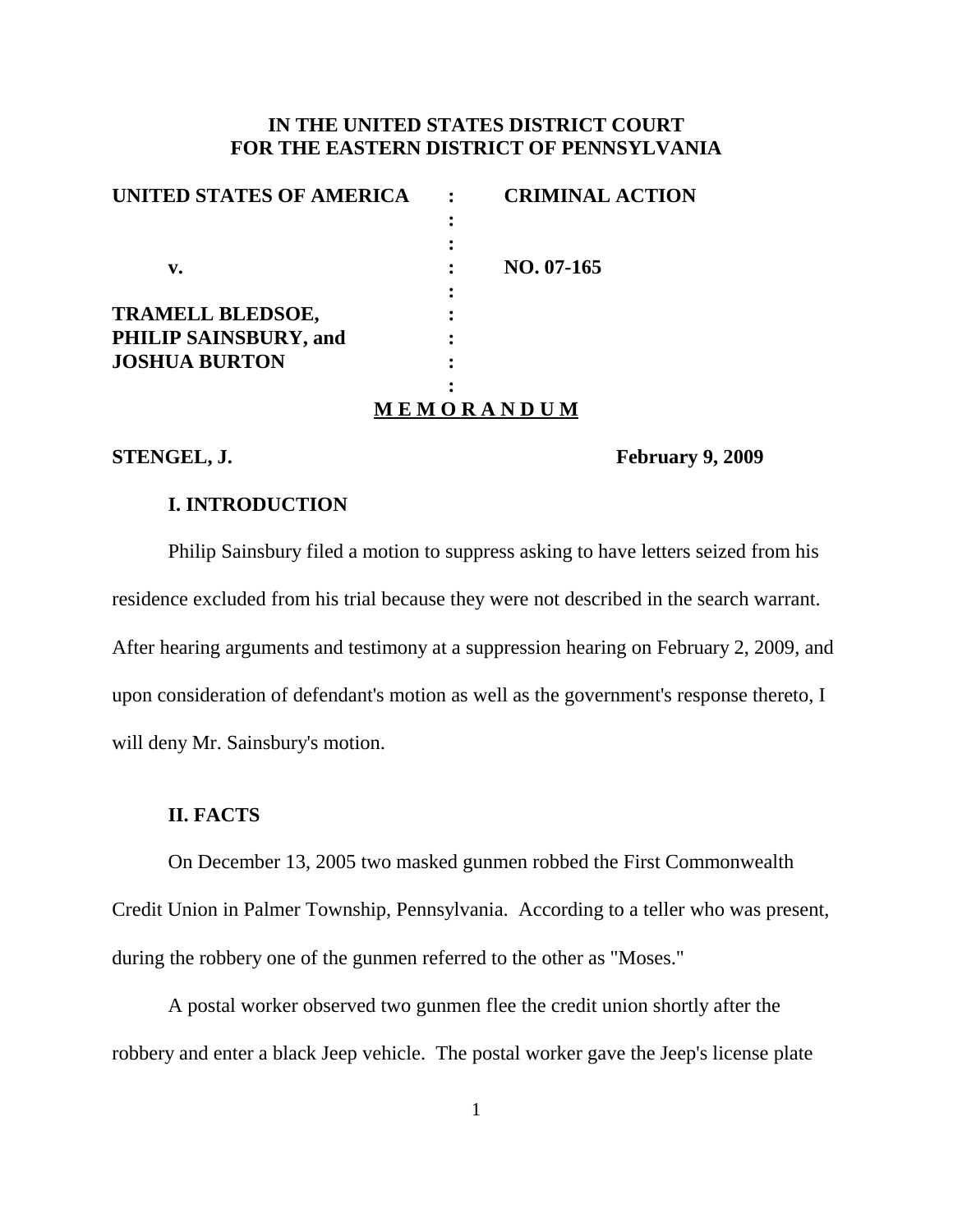number to Palmer Township police who located the vehicle's owner that day. The owner stated that he had loaned his vehicle to a man known to him only as "Moses." The owner later identified - in a photo line-up - defendant Sainsbury as the "Moses" to whom he had loaned his Jeep on the day of the robbery.

In the early morning hours of December 14, 2005, Palmer Township police executed a search warrant for Mr. Sainsbury's home on North Second Street in Allentown. The police officers were authorized to search for evidence of the credit union robbery, including United States currency, among other things. The warrant did not specifically list letters or correspondence.

The police seized several letters from a bedroom closet, some of which were loose and some of which were in envelopes. The envelopes all bore a pre-printed return address from Lehigh County Prison, as well as the handwritten words "Philip Sainsbury." While searching for cash and money wrappers, police officers noticed that many of the letters and envelopes had "Moses" and "Philip 'Moses' Sainsbury" handwritten on them. The officers knew (from at least two witnesses) that one of the gunmen was known as "Moses" and seized the letters as evidence of one robber's identity.

#### **III. DISCUSSION**

At the suppression hearing on February 2, 2009, Sergeant Timothy Ruoff testified that when he executed the search warrant at 314 1/2 North Second Street, just hours after the credit union robbery, a man who went by the name "Moses" was a suspect. Sergeant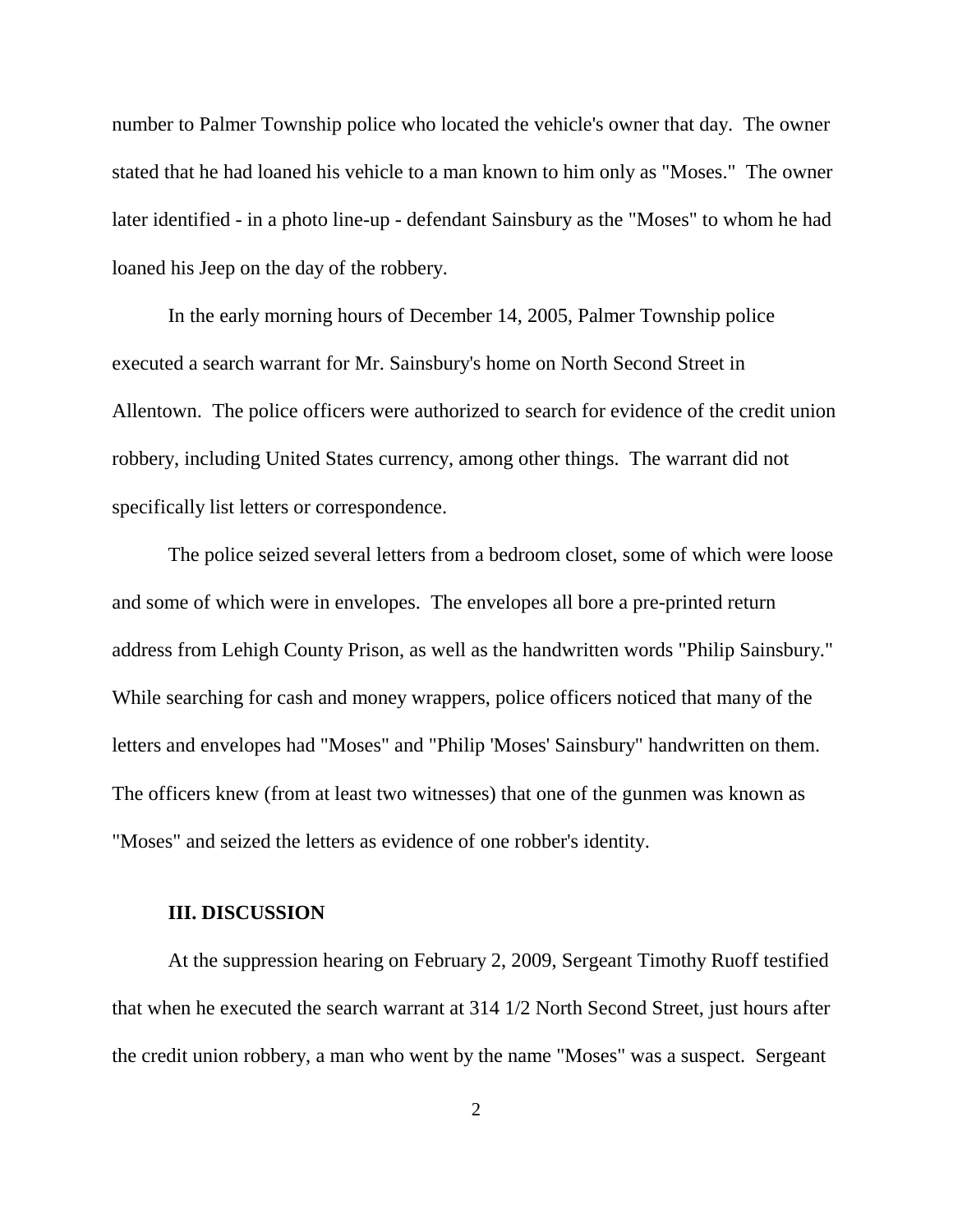Ruoff suspected "Moses" for at least two reasons. First, shortly after the robbery, the teller at the credit union provided a written statement and confirmed that she had heard one of the robbers call his cohort"Moses" during the robbery. Second, the owner of the get-away vehicle told Sergeant Ruoff that he had loaned his Jeep to a man known to him only as "Moses."

Defendant Sainsbury does not dispute that the correspondence seized from 314 1/2 North Second Street is incriminating. The correspondence shows that he went by the name "Moses." Nor does Sainsbury dispute that it was in plain view of the officers searching those premises. He does not suggest that the warrant was anything other than valid. Sainsbury contends that the officers should have obtained a separate warrant for the letters because the warrant issued to them did not list the letters as items to be seized.

The warrant did authorize the officers to seize small paper items, including money and money wrappers. The officers lawfully examined papers in the closet that included the correspondence bearing the names "Moses" and "Philip Sainsbury." The officers discovered the correspondence in a place they were authorized to search. The letters showing the words "Moses" and "Philip Sainsbury" were in plain view of the officers. The incriminating nature of the letters was immediately apparent. United States v. Scarfo, 685 F.2d 842, 845 (3d Cir. 1983) (holding that incriminating evidence falls under the "plain view" exception to the warrant requirement when law enforcement officers were lawfully on premises, discovery was inadvertent and the incriminating nature of the

3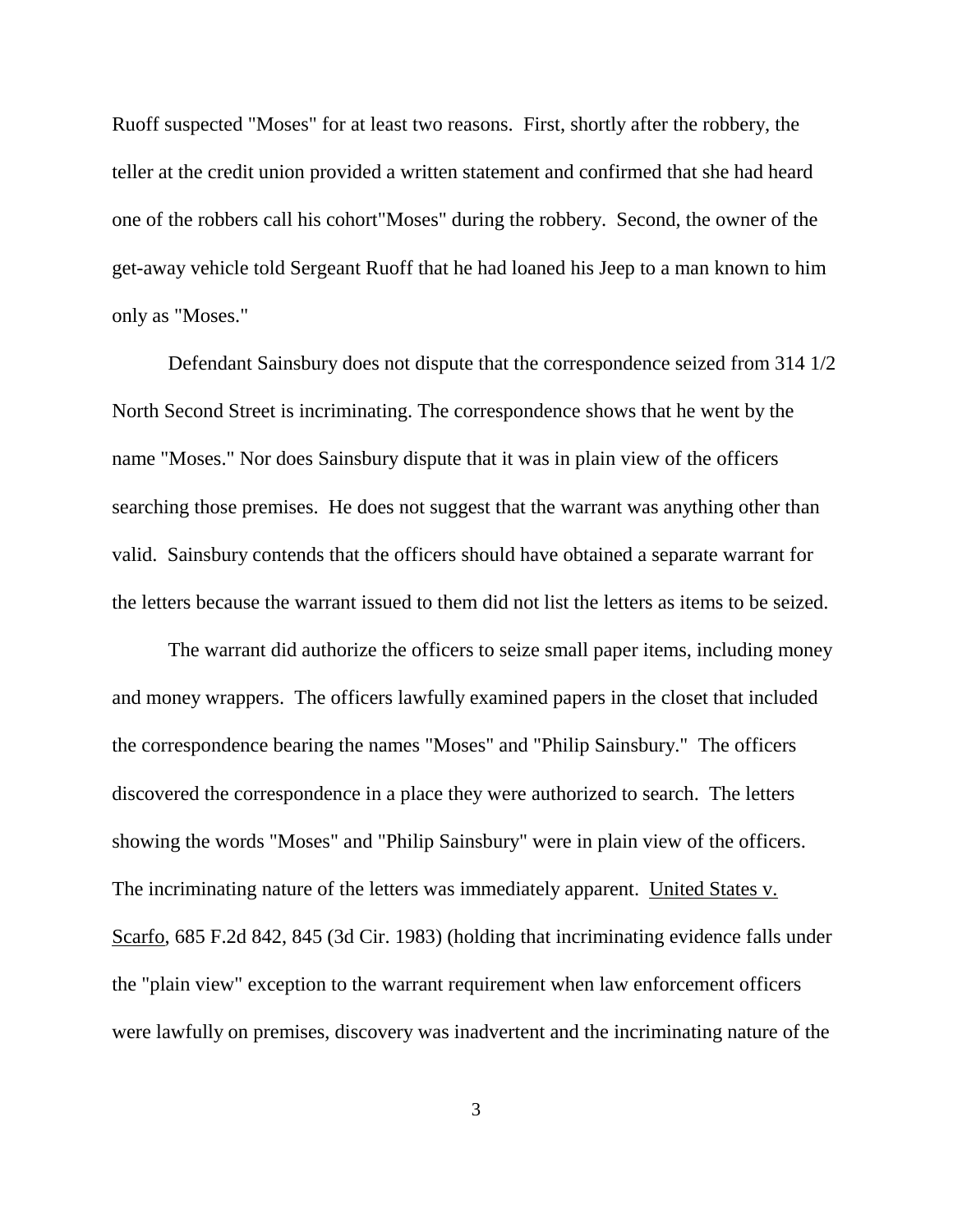item was immediately apparent). Even if the incriminating evidence pertained to another crime, the police officers would have been justified in seizing it. Horton v. California, 496 U.S. 128 (1990). The officers were not required to obtain a separate warrant; the incriminating evidence was in plain view during a valid search.

The police well knew that a paper or letters in an envelope with the name "Moses" was significant. The name "Moses" was linked to one of the robbery suspects immediately after the robbery by three witnesses: the teller and the postal worker (via the license plate identification) and the testimony of the owner of the get-away vehicle. In Scarfo, the matching (original) telephone list that was recovered did not link the suspect to the drawer until *after* the evidence was seized. The police in that case had no reason to suspect that the papers seized would tie the suspect to the crime. In this case, the officer (Sergeant Ruoff) who seized the letters had reliable information linking a man called "Moses" to the robbery.

In Horton, the Supreme Court has addressed the issue of non-contraband evidence not covered by a warrant, but that is both incriminating and in plain view. There, the items - including weapons and handguns - were seized from the petitioner's home during a lawful search authorized by a valid warrant. Id. at 130-31. The warrant permitted the officer to search for stolen property including jewelry and cash, not weapons. The officer stated, however, that it was immediately apparent to him that the weapons and handguns were incriminating (weapons had been used in the crime), even though the warrant did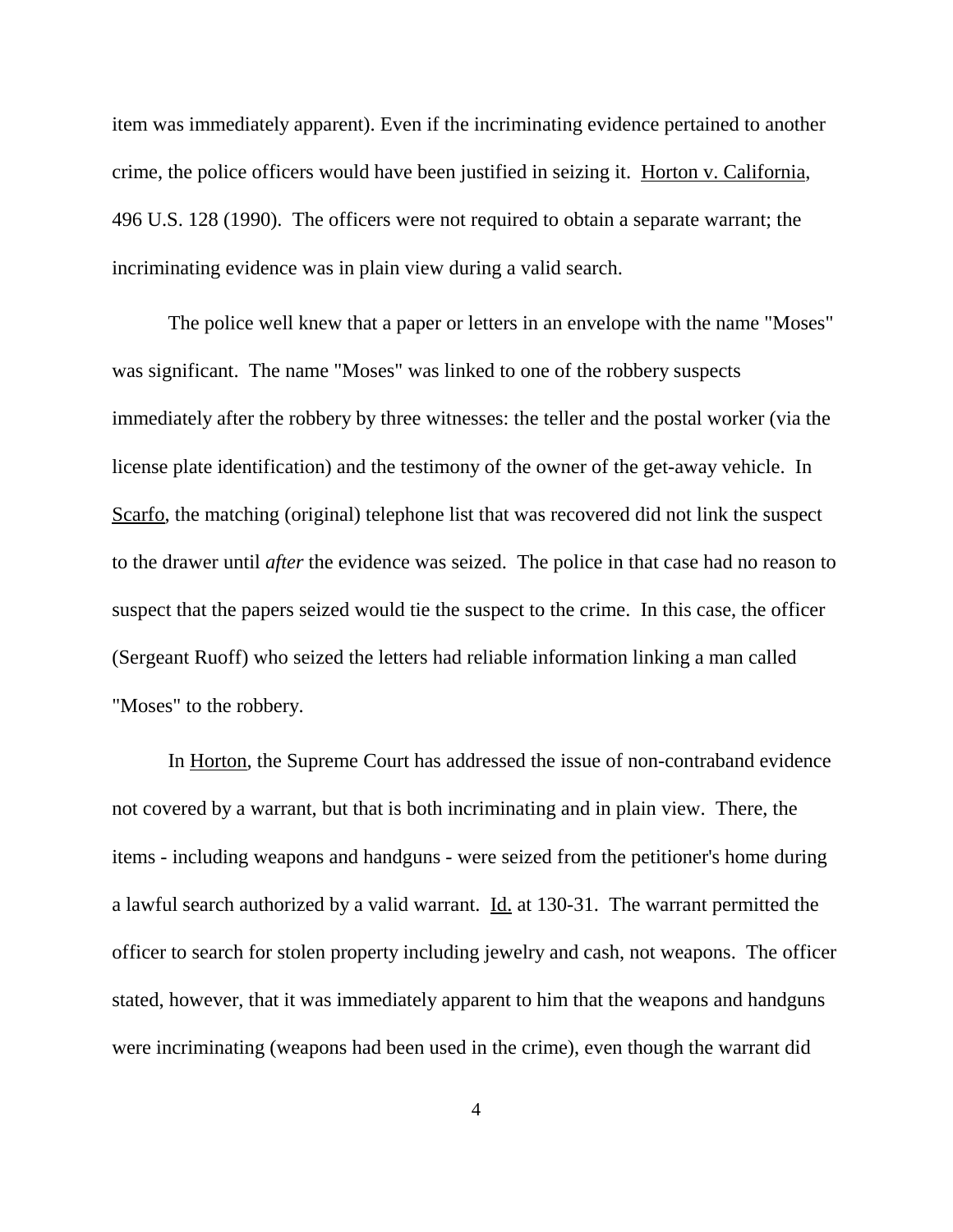not explicitly describe weapons or handguns and only authorized seizure of the robbery's "proceeds." Id. at 142. The weapons in Horton were not known to have been involved in the crime at issue. Neither are guns automatically "contraband." Nevertheless, the Supreme Court held that the weapons were validly seized under the "plain view" doctrine. Id.

In this case, the search warrant authorized the officers to search for the fruits of and tools used in the robbery. Observations from the eyewitnesses led Sergeant Ruoff to the reasonable belief that one of the robbers was named "Moses." Because Sergeant Ruoff lawfully seized the incriminating correspondence which was in plain view, that correspondence will not be excluded.

### **IV. CONCLUSION**

For the foregoing reasons, defendant Sainsbury's motion is denied. An appropriate Order follows.